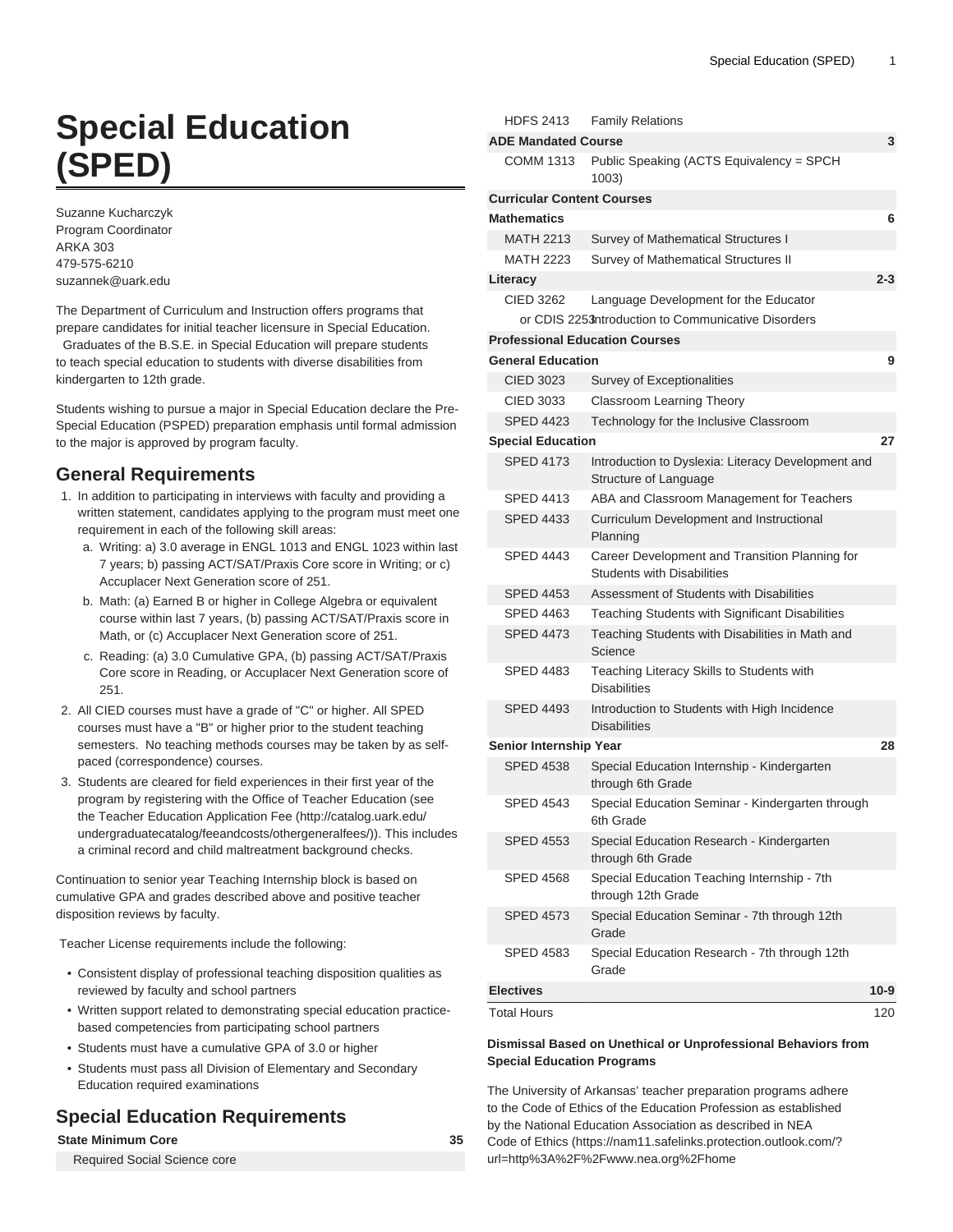[%2F30442.htm&data=04%7C01%7Cjgbeasle%40uark.edu](https://nam11.safelinks.protection.outlook.com/?url=http%3A%2F%2Fwww.nea.org%2Fhome%2F30442.htm&data=04%7C01%7Cjgbeasle%40uark.edu%7C0274d2f2d5cc414f412908d87b85f2b5%7C79c742c4e61c4fa5be89a3cb566a80d1%7C0%7C0%7C637395162525442411%7CUnknown%7CTWFpbGZsb3d8eyJWIjoiMC4wLjAwMDAiLCJQIjoiV2luMzIiLCJBTiI6Ik1haWwiLCJXVCI6Mn0%3D%7C1000&sdata=D1rH8UNV8LIlmytDPAznXBZTz%2BrSDbxjsJ9VZBXzgas%3D&reserved=0) %7C0274d2f2d5cc414f412908d87b85f2b5%7C79c742c4e61c4fa5be89a3cb5**66a82d48bB29&K04%7C637385d8b2522442471%7Kc74k04e6**1c4fa5be89a3cb566a8 %7CTWFpbGZsb3d8eyJWIjoiMC4wLjAwMDAiLCJQIjoiV2luMzIiLCJBTiI6Ik1ha**%%QT0x}%Gl%b30%aD**WIjoiMC4wLjAwMDAiLCJQIjoiV2luMzIiLCJBTiI6Ik1haWwiL [%7C1000&sdata=D1rH8UNV8LIlmytDPAznXBZTz](https://nam11.safelinks.protection.outlook.com/?url=http%3A%2F%2Fwww.nea.org%2Fhome%2F30442.htm&data=04%7C01%7Cjgbeasle%40uark.edu%7C0274d2f2d5cc414f412908d87b85f2b5%7C79c742c4e61c4fa5be89a3cb566a80d1%7C0%7C0%7C637395162525442411%7CUnknown%7CTWFpbGZsb3d8eyJWIjoiMC4wLjAwMDAiLCJQIjoiV2luMzIiLCJBTiI6Ik1haWwiLCJXVCI6Mn0%3D%7C1000&sdata=D1rH8UNV8LIlmytDPAznXBZTz%2BrSDbxjsJ9VZBXzgas%3D&reserved=0) [%2BrSDbxjsJ9VZBXzgas%3D&reserved=0](https://nam11.safelinks.protection.outlook.com/?url=http%3A%2F%2Fwww.nea.org%2Fhome%2F30442.htm&data=04%7C01%7Cjgbeasle%40uark.edu%7C0274d2f2d5cc414f412908d87b85f2b5%7C79c742c4e61c4fa5be89a3cb566a80d1%7C0%7C0%7C637395162525442411%7CUnknown%7CTWFpbGZsb3d8eyJWIjoiMC4wLjAwMDAiLCJQIjoiV2luMzIiLCJBTiI6Ik1haWwiLCJXVCI6Mn0%3D%7C1000&sdata=D1rH8UNV8LIlmytDPAznXBZTz%2BrSDbxjsJ9VZBXzgas%3D&reserved=0)), [Arkansas Division](https://nam11.safelinks.protection.outlook.com/?url=http%3A%2F%2Fdese.ade.arkansas.gov%2Fdivisions%2Feducator%2520effectiveness%2Fplsb-professional-ethics-discipline%2Fcode-of-ethics-for-arkansas-educators&data=04%7C01%7Cjgbeasle%40uark.edu%7C0274d2f2d5cc414f412908d87b85f2b5%7C79c742c4e61c4fa5be89a3cb566a80d1%7C0%7C0%7C637395162525442411%7CUnknown%7CTWFpbGZsb3d8eyJWIjoiMC4wLjAwMDAiLCJQIjoiV2luMzIiLCJBTiI6Ik1haWwiLCJXVCI6Mn0%3D%7C1000&sdata=2xnJrietPUAmxUo%2BVWq4I8wVSA8yZcKXk6y%2FGZbgqIs%3D&reserved=0) [of Elementary and Secondary Education Code of Ethics](https://nam11.safelinks.protection.outlook.com/?url=http%3A%2F%2Fdese.ade.arkansas.gov%2Fdivisions%2Feducator%2520effectiveness%2Fplsb-professional-ethics-discipline%2Fcode-of-ethics-for-arkansas-educators&data=04%7C01%7Cjgbeasle%40uark.edu%7C0274d2f2d5cc414f412908d87b85f2b5%7C79c742c4e61c4fa5be89a3cb566a80d1%7C0%7C0%7C637395162525442411%7CUnknown%7CTWFpbGZsb3d8eyJWIjoiMC4wLjAwMDAiLCJQIjoiV2luMzIiLCJBTiI6Ik1haWwiLCJXVCI6Mn0%3D%7C1000&sdata=2xnJrietPUAmxUo%2BVWq4I8wVSA8yZcKXk6y%2FGZbgqIs%3D&reserved=0) [%2F&data=04%7C01%7Cagriffin%40uark.edu](https://nam11.safelinks.protection.outlook.com/?url=http%3A%2F%2Fcatalog.uark.edu%2Fundergraduatecatalog%2Facademicregulations%2Fstudentacademicappeals%2F&data=04%7C01%7Cagriffin%40uark.edu%7C2ce8b829e8e040a2614108d8b32229d4%7C79c742c4e61c4fa5be89a3cb566a80d1%7C0%7C0%7C637456306609428034%7CUnknown%7CTWFpbGZsb3d8eyJWIjoiMC4wLjAwMDAiLCJQIjoiV2luMzIiLCJBTiI6Ik1haWwiLCJXVCI6Mn0%3D%7C1000&sdata=HJfCw%2BlavTFgx5n3xFWS0XdeBVvlnxmiEAaQ1prgywk%3D&reserved=0) [%7C1000&sdata=HJfCw](https://nam11.safelinks.protection.outlook.com/?url=http%3A%2F%2Fcatalog.uark.edu%2Fundergraduatecatalog%2Facademicregulations%2Fstudentacademicappeals%2F&data=04%7C01%7Cagriffin%40uark.edu%7C2ce8b829e8e040a2614108d8b32229d4%7C79c742c4e61c4fa5be89a3cb566a80d1%7C0%7C0%7C637456306609428034%7CUnknown%7CTWFpbGZsb3d8eyJWIjoiMC4wLjAwMDAiLCJQIjoiV2luMzIiLCJBTiI6Ik1haWwiLCJXVCI6Mn0%3D%7C1000&sdata=HJfCw%2BlavTFgx5n3xFWS0XdeBVvlnxmiEAaQ1prgywk%3D&reserved=0) [%2BlavTFgx5n3xFWS0XdeBVvlnxmiEAaQ1prgywk%3D&reserved=0\)](https://nam11.safelinks.protection.outlook.com/?url=http%3A%2F%2Fcatalog.uark.edu%2Fundergraduatecatalog%2Facademicregulations%2Fstudentacademicappeals%2F&data=04%7C01%7Cagriffin%40uark.edu%7C2ce8b829e8e040a2614108d8b32229d4%7C79c742c4e61c4fa5be89a3cb566a80d1%7C0%7C0%7C637456306609428034%7CUnknown%7CTWFpbGZsb3d8eyJWIjoiMC4wLjAwMDAiLCJQIjoiV2luMzIiLCJBTiI6Ik1haWwiLCJXVCI6Mn0%3D%7C1000&sdata=HJfCw%2BlavTFgx5n3xFWS0XdeBVvlnxmiEAaQ1prgywk%3D&reserved=0).

# **Special Education B.S.E. Eight-Semester Plan**

%7C0274d2f2d5cc414f412908d87b85f2b5%7C79c742c4e61c4fa5be89a3cb5**66gR9d1f&KGfX&KG@%TG@&75Af@AZ\$A#A%4At%d&A\/&M&M**etymations Students wishing to follow the eight-semester degree plan in Education Studies should see the [Eight-Semester Degree Policy](http://catalog.uark.edu/undergraduatecatalog/academicregulations/eightsemesterdegreecompletionpolicy/) ([http://catalog.uark.edu/undergraduatecatalog/academicregulations/](http://catalog.uark.edu/undergraduatecatalog/academicregulations/eightsemesterdegreecompletionpolicy/)

%7CTWFpbGZsb3d8eyJWIjoiMC4wLjAwMDAiLCJQIjoiV2luMzIiLCJBTil6lk1h**a\WayiLc&dX\/Gi6Ms0**yG@quirements of the program. [%7C1000&sdata=2xnJrietPUAmxUo%2BVWq4I8wVSA8yZcKXk6y](https://nam11.safelinks.protection.outlook.com/?url=http%3A%2F%2Fdese.ade.arkansas.gov%2Fdivisions%2Feducator%2520effectiveness%2Fplsb-professional-ethics-discipline%2Fcode-of-ethics-for-arkansas-educators&data=04%7C01%7Cjgbeasle%40uark.edu%7C0274d2f2d5cc414f412908d87b85f2b5%7C79c742c4e61c4fa5be89a3cb566a80d1%7C0%7C0%7C637395162525442411%7CUnknown%7CTWFpbGZsb3d8eyJWIjoiMC4wLjAwMDAiLCJQIjoiV2luMzIiLCJBTiI6Ik1haWwiLCJXVCI6Mn0%3D%7C1000&sdata=2xnJrietPUAmxUo%2BVWq4I8wVSA8yZcKXk6y%2FGZbgqIs%3D&reserved=0) [%2FGZbgqIs%3D&reserved=0](https://nam11.safelinks.protection.outlook.com/?url=http%3A%2F%2Fdese.ade.arkansas.gov%2Fdivisions%2Feducator%2520effectiveness%2Fplsb-professional-ethics-discipline%2Fcode-of-ethics-for-arkansas-educators&data=04%7C01%7Cjgbeasle%40uark.edu%7C0274d2f2d5cc414f412908d87b85f2b5%7C79c742c4e61c4fa5be89a3cb566a80d1%7C0%7C0%7C637395162525442411%7CUnknown%7CTWFpbGZsb3d8eyJWIjoiMC4wLjAwMDAiLCJQIjoiV2luMzIiLCJBTiI6Ik1haWwiLCJXVCI6Mn0%3D%7C1000&sdata=2xnJrietPUAmxUo%2BVWq4I8wVSA8yZcKXk6y%2FGZbgqIs%3D&reserved=0)), as well as discipline specific codes of ethics and standards found in program handbooks. Violation of these principles may result in probation, suspension, or dismissal of the internship as described:

[%2520effectiveness%2Fplsb-professional-ethics-discipline%2Fcode-of](https://nam11.safelinks.protection.outlook.com/?url=http%3A%2F%2Fdese.ade.arkansas.gov%2Fdivisions%2Feducator%2520effectiveness%2Fplsb-professional-ethics-discipline%2Fcode-of-ethics-for-arkansas-educators&data=04%7C01%7Cjgbeasle%40uark.edu%7C0274d2f2d5cc414f412908d87b85f2b5%7C79c742c4e61c4fa5be89a3cb566a80d1%7C0%7C0%7C637395162525442411%7CUnknown%7CTWFpbGZsb3d8eyJWIjoiMC4wLjAwMDAiLCJQIjoiV2luMzIiLCJBTiI6Ik1haWwiLCJXVCI6Mn0%3D%7C1000&sdata=2xnJrietPUAmxUo%2BVWq4I8wVSA8yZcKXk6y%2FGZbgqIs%3D&reserved=0)[ethics-for-arkansas-educators&data=04%7C01%7Cjgbeasle%40uark.edu](https://nam11.safelinks.protection.outlook.com/?url=http%3A%2F%2Fdese.ade.arkansas.gov%2Fdivisions%2Feducator%2520effectiveness%2Fplsb-professional-ethics-discipline%2Fcode-of-ethics-for-arkansas-educators&data=04%7C01%7Cjgbeasle%40uark.edu%7C0274d2f2d5cc414f412908d87b85f2b5%7C79c742c4e61c4fa5be89a3cb566a80d1%7C0%7C0%7C637395162525442411%7CUnknown%7CTWFpbGZsb3d8eyJWIjoiMC4wLjAwMDAiLCJQIjoiV2luMzIiLCJBTiI6Ik1haWwiLCJXVCI6Mn0%3D%7C1000&sdata=2xnJrietPUAmxUo%2BVWq4I8wVSA8yZcKXk6y%2FGZbgqIs%3D&reserved=0)

([https://nam11.safelinks.protection.outlook.com/?url=http%3A](https://nam11.safelinks.protection.outlook.com/?url=http%3A%2F%2Fdese.ade.arkansas.gov%2Fdivisions%2Feducator%2520effectiveness%2Fplsb-professional-ethics-discipline%2Fcode-of-ethics-for-arkansas-educators&data=04%7C01%7Cjgbeasle%40uark.edu%7C0274d2f2d5cc414f412908d87b85f2b5%7C79c742c4e61c4fa5be89a3cb566a80d1%7C0%7C0%7C637395162525442411%7CUnknown%7CTWFpbGZsb3d8eyJWIjoiMC4wLjAwMDAiLCJQIjoiV2luMzIiLCJBTiI6Ik1haWwiLCJXVCI6Mn0%3D%7C1000&sdata=2xnJrietPUAmxUo%2BVWq4I8wVSA8yZcKXk6y%2FGZbgqIs%3D&reserved=0) [%2F%2Fdese.ade.arkansas.gov%2Fdivisions%2Feducator](https://nam11.safelinks.protection.outlook.com/?url=http%3A%2F%2Fdese.ade.arkansas.gov%2Fdivisions%2Feducator%2520effectiveness%2Fplsb-professional-ethics-discipline%2Fcode-of-ethics-for-arkansas-educators&data=04%7C01%7Cjgbeasle%40uark.edu%7C0274d2f2d5cc414f412908d87b85f2b5%7C79c742c4e61c4fa5be89a3cb566a80d1%7C0%7C0%7C637395162525442411%7CUnknown%7CTWFpbGZsb3d8eyJWIjoiMC4wLjAwMDAiLCJQIjoiV2luMzIiLCJBTiI6Ik1haWwiLCJXVCI6Mn0%3D%7C1000&sdata=2xnJrietPUAmxUo%2BVWq4I8wVSA8yZcKXk6y%2FGZbgqIs%3D&reserved=0)

- 1. Any incident of ethical misconduct or concern will be documented by the faculty member(s), discussed directly with the student and their mentor, and referred to the program's coordinator or supervising faculty. It may also be reported to the Teacher Candidate Professional Review Committee.
- 2. The Teacher Candidate Professional Review Committee evaluates the concerns and recommends a course of action, which may range from a zero score on the academic and/or internship work, a failing grade for the course, probation, up to dismissal from a teacher education program.
- 3. Any candidate may be suspended by a Teacher Education Program Coordinator for extreme, unforeseen circumstances such as endangerment of students or others, disruption of schools or classes, felonious behaviors, or ethical violations (i.e. Arkansas Code of Ethics, Code of Student Life). Such suspensions will be referred to the Teacher Candidate Professional Review Committee for review and may become permanent.

The Program Coordinator, in consultation with the Teacher Education Professional Review Committee and the Dean's Office for Academic and Student Affairs in the College of Education and Health Professions, has the authority and responsibility to dismiss a student from the teacher education program for unethical or unprofessional behavior and/or not recommend the student for licensure.

More detailed guidelines about the policies, supports, and other requirements are provided in the program's handbook, as well as on the [Office of Teacher Education](https://nam11.safelinks.protection.outlook.com/?url=https%3A%2F%2Foccupationaltherapy.uark.edu%2F&data=04%7C01%7Cjgbeasle%40uark.edu%7C418b639d5fcc4412bdc308d87b720a68%7C79c742c4e61c4fa5be89a3cb566a80d1%7C0%7C0%7C637395077018059159%7CUnknown%7CTWFpbGZsb3d8eyJWIjoiMC4wLjAwMDAiLCJQIjoiV2luMzIiLCJBTiI6Ik1haWwiLCJXVCI6Mn0%3D%7C1000&sdata=xXhYBUYOER9hlXzBrjW9cNr4eqG18kb5mU1qvW3zs2U%3D&reserved=0) [website](https://nam11.safelinks.protection.outlook.com/?url=https%3A%2F%2Foccupationaltherapy.uark.edu%2F&data=04%7C01%7Cjgbeasle%40uark.edu%7C418b639d5fcc4412bdc308d87b720a68%7C79c742c4e61c4fa5be89a3cb566a80d1%7C0%7C0%7C637395077018059159%7CUnknown%7CTWFpbGZsb3d8eyJWIjoiMC4wLjAwMDAiLCJQIjoiV2luMzIiLCJBTiI6Ik1haWwiLCJXVCI6Mn0%3D%7C1000&sdata=xXhYBUYOER9hlXzBrjW9cNr4eqG18kb5mU1qvW3zs2U%3D&reserved=0) [\(https://nam11.safelinks.protection.outlook.com/?](https://nam11.safelinks.protection.outlook.com/?url=https%3A%2F%2Foccupationaltherapy.uark.edu%2F&data=04%7C01%7Cjgbeasle%40uark.edu%7C418b639d5fcc4412bdc308d87b720a68%7C79c742c4e61c4fa5be89a3cb566a80d1%7C0%7C0%7C637395077018059159%7CUnknown%7CTWFpbGZsb3d8eyJWIjoiMC4wLjAwMDAiLCJQIjoiV2luMzIiLCJBTiI6Ik1haWwiLCJXVCI6Mn0%3D%7C1000&sdata=xXhYBUYOER9hlXzBrjW9cNr4eqG18kb5mU1qvW3zs2U%3D&reserved=0) [url=https%3A%2F%2Foccupationaltherapy.uark.edu](https://nam11.safelinks.protection.outlook.com/?url=https%3A%2F%2Foccupationaltherapy.uark.edu%2F&data=04%7C01%7Cjgbeasle%40uark.edu%7C418b639d5fcc4412bdc308d87b720a68%7C79c742c4e61c4fa5be89a3cb566a80d1%7C0%7C0%7C637395077018059159%7CUnknown%7CTWFpbGZsb3d8eyJWIjoiMC4wLjAwMDAiLCJQIjoiV2luMzIiLCJBTiI6Ik1haWwiLCJXVCI6Mn0%3D%7C1000&sdata=xXhYBUYOER9hlXzBrjW9cNr4eqG18kb5mU1qvW3zs2U%3D&reserved=0) [%2F&data=04%7C01%7Cjgbeasle%40uark.edu](https://nam11.safelinks.protection.outlook.com/?url=https%3A%2F%2Foccupationaltherapy.uark.edu%2F&data=04%7C01%7Cjgbeasle%40uark.edu%7C418b639d5fcc4412bdc308d87b720a68%7C79c742c4e61c4fa5be89a3cb566a80d1%7C0%7C0%7C637395077018059159%7CUnknown%7CTWFpbGZsb3d8eyJWIjoiMC4wLjAwMDAiLCJQIjoiV2luMzIiLCJBTiI6Ik1haWwiLCJXVCI6Mn0%3D%7C1000&sdata=xXhYBUYOER9hlXzBrjW9cNr4eqG18kb5mU1qvW3zs2U%3D&reserved=0) %7C418b639d5fcc4412bdc308d87b720a68%7C79c742c4e61c4fa5be89a3cb %7CTWFpbGZsb3d8eyJWIjoiMC4wLjAwMDAiLCJQIjoiV2luMzIiLCJBTiI6Ik1h [%7C1000&sdata=xXhYBUYOER9hlXzBrjW9cNr4eqG18kb5mU1qvW3zs2U](https://nam11.safelinks.protection.outlook.com/?url=https%3A%2F%2Foccupationaltherapy.uark.edu%2F&data=04%7C01%7Cjgbeasle%40uark.edu%7C418b639d5fcc4412bdc308d87b720a68%7C79c742c4e61c4fa5be89a3cb566a80d1%7C0%7C0%7C637395077018059159%7CUnknown%7CTWFpbGZsb3d8eyJWIjoiMC4wLjAwMDAiLCJQIjoiV2luMzIiLCJBTiI6Ik1haWwiLCJXVCI6Mn0%3D%7C1000&sdata=xXhYBUYOER9hlXzBrjW9cNr4eqG18kb5mU1qvW3zs2U%3D&reserved=0) [%3D&reserved=0\)](https://nam11.safelinks.protection.outlook.com/?url=https%3A%2F%2Foccupationaltherapy.uark.edu%2F&data=04%7C01%7Cjgbeasle%40uark.edu%7C418b639d5fcc4412bdc308d87b720a68%7C79c742c4e61c4fa5be89a3cb566a80d1%7C0%7C0%7C637395077018059159%7CUnknown%7CTWFpbGZsb3d8eyJWIjoiMC4wLjAwMDAiLCJQIjoiV2luMzIiLCJBTiI6Ik1haWwiLCJXVCI6Mn0%3D%7C1000&sdata=xXhYBUYOER9hlXzBrjW9cNr4eqG18kb5mU1qvW3zs2U%3D&reserved=0) or the [Teacher Education Support page](https://teacher-education.uark.edu/support/) ([https://](https://teacher-education.uark.edu/support/) [teacher-education.uark.edu/support/\)](https://teacher-education.uark.edu/support/). Students who have been dismissed on the basis of unethical Application must be made for admission to Professional Education Courses for beginning of spring semester MATH 2223 Survey of Mathematical Structures II 3 Social Sciences State Minimum Core (Satisfies General Education Outcome 3.3)<sup>1</sup> 3 <u>ନୋୟେର ଶ୍ୟିତ ହିଁ ମଧ୍ୟରେ ଅପ୍ରଦାନ । ସେମାର୍ଡ୍ ମୁଦ୍ଧ ମୁଦ୍ଧ ସମୟରେ ଏକ ମୁଦ୍ଧ ମୁଦ୍ଧ । SAS ମୁଦ୍ଧ ଏକ ମୁଦ୍ଧ ମୁଦ୍ଧ ।</u> **CIVEMIL GOI 23/SUBVey OC% EXCEPTIONALITIES** 3 Humanities State Minimum Core (Satisfies General Education Outcome 3.2)<sup>1</sup> 3 COMM 1313 Public Speaking (ACTS Equivalency = SPCH 1003) (Satisfies General Education

**Disorders** 

or unprofessional conduct may appeal the decision following the procedures outlined under the [Student Grievances and](https://nam11.safelinks.protection.outlook.com/?url=http%3A%2F%2Fcatalog.uark.edu%2Fundergraduatecatalog%2Facademicregulations%2Fstudentacademicappeals%2F&data=04%7C01%7Cagriffin%40uark.edu%7C2ce8b829e8e040a2614108d8b32229d4%7C79c742c4e61c4fa5be89a3cb566a80d1%7C0%7C0%7C637456306609428034%7CUnknown%7CTWFpbGZsb3d8eyJWIjoiMC4wLjAwMDAiLCJQIjoiV2luMzIiLCJBTiI6Ik1haWwiLCJXVCI6Mn0%3D%7C1000&sdata=HJfCw%2BlavTFgx5n3xFWS0XdeBVvlnxmiEAaQ1prgywk%3D&reserved=0) [Appeals section of the Undergraduate Catalog of Studies](https://nam11.safelinks.protection.outlook.com/?url=http%3A%2F%2Fcatalog.uark.edu%2Fundergraduatecatalog%2Facademicregulations%2Fstudentacademicappeals%2F&data=04%7C01%7Cagriffin%40uark.edu%7C2ce8b829e8e040a2614108d8b32229d4%7C79c742c4e61c4fa5be89a3cb566a80d1%7C0%7C0%7C637456306609428034%7CUnknown%7CTWFpbGZsb3d8eyJWIjoiMC4wLjAwMDAiLCJQIjoiV2luMzIiLCJBTiI6Ik1haWwiLCJXVCI6Mn0%3D%7C1000&sdata=HJfCw%2BlavTFgx5n3xFWS0XdeBVvlnxmiEAaQ1prgywk%3D&reserved=0) ([https://nam11.safelinks.protection.outlook.com/?url=http](https://nam11.safelinks.protection.outlook.com/?url=http%3A%2F%2Fcatalog.uark.edu%2Fundergraduatecatalog%2Facademicregulations%2Fstudentacademicappeals%2F&data=04%7C01%7Cagriffin%40uark.edu%7C2ce8b829e8e040a2614108d8b32229d4%7C79c742c4e61c4fa5be89a3cb566a80d1%7C0%7C0%7C637456306609428034%7CUnknown%7CTWFpbGZsb3d8eyJWIjoiMC4wLjAwMDAiLCJQIjoiV2luMzIiLCJBTiI6Ik1haWwiLCJXVCI6Mn0%3D%7C1000&sdata=HJfCw%2BlavTFgx5n3xFWS0XdeBVvlnxmiEAaQ1prgywk%3D&reserved=0) [%3A%2F%2Fcatalog.uark.edu%2Fundergraduatecatalog](https://nam11.safelinks.protection.outlook.com/?url=http%3A%2F%2Fcatalog.uark.edu%2Fundergraduatecatalog%2Facademicregulations%2Fstudentacademicappeals%2F&data=04%7C01%7Cagriffin%40uark.edu%7C2ce8b829e8e040a2614108d8b32229d4%7C79c742c4e61c4fa5be89a3cb566a80d1%7C0%7C0%7C637456306609428034%7CUnknown%7CTWFpbGZsb3d8eyJWIjoiMC4wLjAwMDAiLCJQIjoiV2luMzIiLCJBTiI6Ik1haWwiLCJXVCI6Mn0%3D%7C1000&sdata=HJfCw%2BlavTFgx5n3xFWS0XdeBVvlnxmiEAaQ1prgywk%3D&reserved=0) [%2Facademicregulations%2Fstudentacademicappeals](https://nam11.safelinks.protection.outlook.com/?url=http%3A%2F%2Fcatalog.uark.edu%2Fundergraduatecatalog%2Facademicregulations%2Fstudentacademicappeals%2F&data=04%7C01%7Cagriffin%40uark.edu%7C2ce8b829e8e040a2614108d8b32229d4%7C79c742c4e61c4fa5be89a3cb566a80d1%7C0%7C0%7C637456306609428034%7CUnknown%7CTWFpbGZsb3d8eyJWIjoiMC4wLjAwMDAiLCJQIjoiV2luMzIiLCJBTiI6Ik1haWwiLCJXVCI6Mn0%3D%7C1000&sdata=HJfCw%2BlavTFgx5n3xFWS0XdeBVvlnxmiEAaQ1prgywk%3D&reserved=0)

| <b>First Year</b>                                                                                                 | Fall | Units<br><b>Spring</b> |
|-------------------------------------------------------------------------------------------------------------------|------|------------------------|
| <b>ENGL 1013 Composition I (ACTS Equivalency</b><br>= ENGL 1013) (Satisfies General Education<br>Outcome 1.1)     | 3    |                        |
| Math State Minimum Core (Satisfies General<br>Education Outcome 2.1)                                              | 3    |                        |
| Science State Minimum Core with lab (Satisfies<br>General Education Outcome 3.4) <sup>1</sup>                     | 4    |                        |
| U.S. History or Government State Minimum Core                                                                     | 3    |                        |
| Fine Arts State Minimum Core (Satisfies General<br>Education Outcome 3.1) <sup>1</sup>                            | 3    |                        |
| ENGL 1023 Composition II (ACTS Equivalency<br>= ENGL 1023) (Satisfies General Education<br>Outcome 1.1)           |      | 3                      |
| MATH 2213 Survey of Mathematical Structures I                                                                     |      | 3                      |
| Social Sciences State Minimum Core (Satisfies<br>General Education Outcome 3.3) <sup>1</sup>                      |      | 3                      |
| Science State Minimum Core with lab (Satisfies<br>General Education Outcome 3.4) <sup>1</sup>                     |      | 4                      |
| HDFS 2413 Family Relations (Satisfies General<br>Education Outcomes 3.3, 4.1, and 4.2)                            |      | 3                      |
| Year Total:                                                                                                       | 16   | 16                     |
| <b>Second Year</b>                                                                                                |      | <b>Units</b>           |
|                                                                                                                   | Fall | <b>Spring</b>          |
| Application must be made for admission to<br>Professional Education Courses for beginning of<br>spring semester   |      |                        |
| MATH 2223 Survey of Mathematical Structures II                                                                    | 3    |                        |
| Social Sciences State Minimum Core (Satisfies<br>General Education Outcome 3.3) <sup>1</sup>                      | 3    |                        |
| 56652860P%Rdassmoon/Feersing5F099W18059159%7CUnknown<br>aCWELLGQ23/SU6WayO3%BEXceptionalities                     | 3    |                        |
| Humanities State Minimum Core (Satisfies General<br>Education Outcome 3.2) <sup>1</sup>                           | 3    |                        |
| COMM 1313 Public Speaking (ACTS Equivalency<br>= SPCH 1003) (Satisfies General Education<br>Outcomes 1.2 and 5.1) |      | 3                      |
| CIED 3262 Language Development for the<br>Educator<br>or CDIS 2253 Introduction to Communicative                  |      | $2 - 3$                |
|                                                                                                                   |      |                        |

General Elective (if taking CIED 3262) 0-1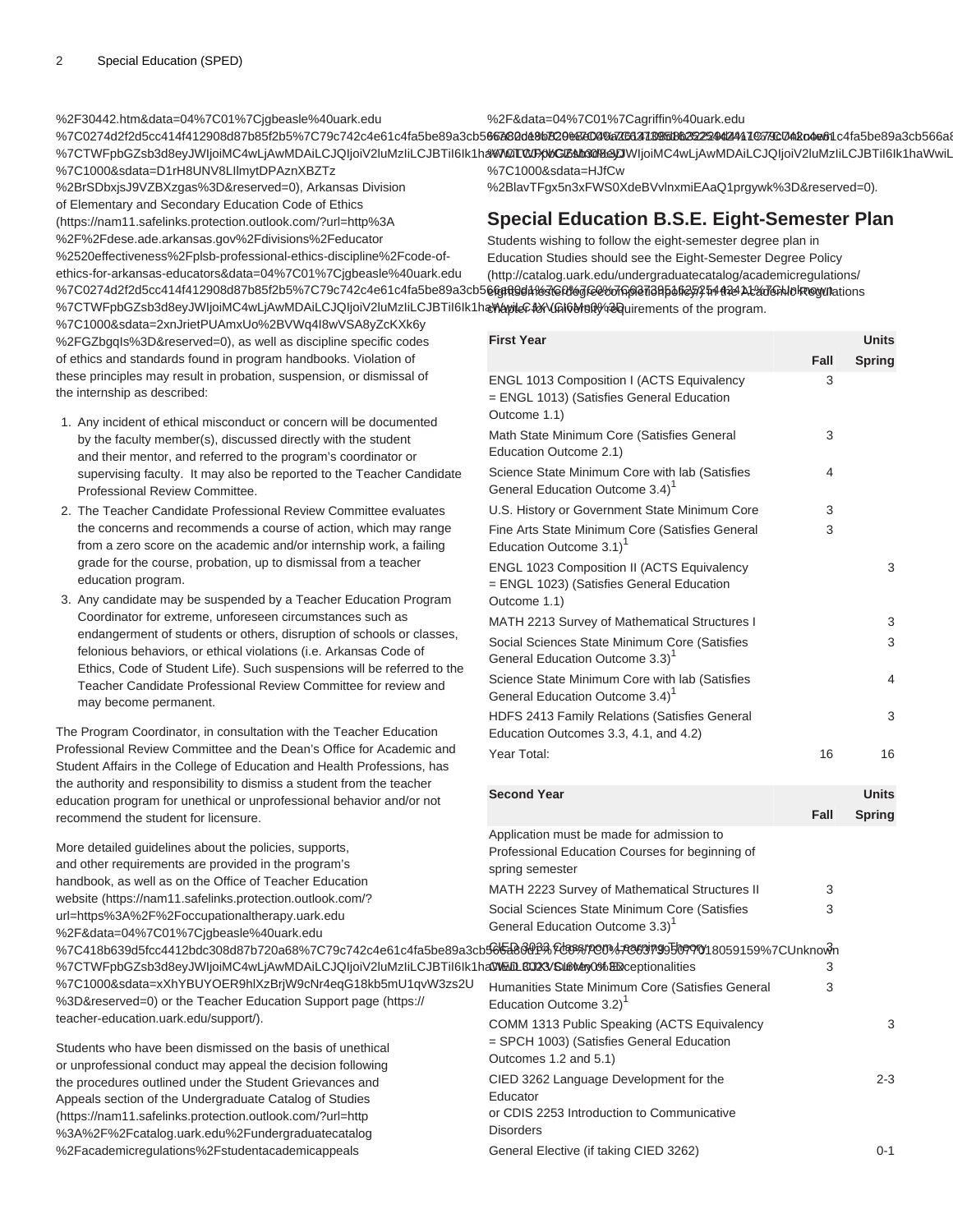| CIED, STEM, or SPED elective |    |
|------------------------------|----|
| Year Total:                  | 15 |

| <b>Third Year</b>                                                                      |      | <b>Units</b>  |  |
|----------------------------------------------------------------------------------------|------|---------------|--|
|                                                                                        | Fall | <b>Spring</b> |  |
| SPED 4423 Technology for the Inclusive<br>Classroom                                    | 3    |               |  |
| SPED 4443 Career Development and Transition<br>Planning for Students with Disabilities | 3    |               |  |
| SPED 4453 Assessment of Students with<br><b>Disabilities</b>                           | 3    |               |  |
| SPED 4493 Introduction to Students with High<br>Incidence Disabilities                 | 3    |               |  |
| SPED 4483 Teaching Literacy Skills to Students<br>with Disabilities                    | 3    |               |  |
| SPED 4433 Curriculum Development and<br>Instructional Planning                         |      | 3             |  |
| SPED 4413 ABA and Classroom Management for<br>Teachers                                 |      | 3             |  |
| SPED 4173 Introduction to Dyslexia: Literacy<br>Development and Structure of Language  |      | 3             |  |
| SPED 4463 Teaching Students with Significant<br><b>Disabilities</b>                    |      | 3             |  |
| SPED 4473 Teaching Students with Disabilities in<br>Math and Science                   |      | 3             |  |
| Year Total:                                                                            | 15   | 15            |  |

| <b>Fourth Year</b>                                                                                           |      | <b>Units</b>  |  |
|--------------------------------------------------------------------------------------------------------------|------|---------------|--|
|                                                                                                              | Fall | <b>Spring</b> |  |
| SPED 4538 Special Education Internship -<br>Kindergarten through 6th Grade                                   | 8    |               |  |
| SPED 4543 Special Education Seminar -<br>Kindergarten through 6th Grade                                      | 3    |               |  |
| SPED 4553 Special Education Research -<br>Kindergarten through 6th Grade                                     | 3    |               |  |
| SPED 4568 Special Education Teaching Internship<br>- 7th through 12th Grade                                  |      | 8             |  |
| SPED 4573 Special Education Seminar - 7th<br>through 12th Grade (Satisfies General Education<br>Outcome 6.1) |      | 3             |  |
| SPED 4583 Special Education Research - 7th<br>through 12th Grade                                             |      | 3             |  |
| Year Total:                                                                                                  | 14   | 14            |  |

Total Units in Sequence: 120

Students must complete the [State Minimum Core requirements](https://nam03.safelinks.protection.outlook.com/?url=https%3A%2F%2Fnextcatalog.uark.edu%2Fundergraduatecatalog%2Fgened%2Fstateminimum%2F&data=02%7C01%7Cagriffin%40uark.edu%7Ce4e632415f9b49eda9bf08d7f5c20b91%7C79c742c4e61c4fa5be89a3cb566a80d1%7C0%7C0%7C637248086069611524&sdata=4bJ2Oob83N8KfTkGD%2F1XG8924jwOx8pTlw8lWNAGp0s%3D&reserved=0) [\(https://nam03.safelinks.protection.outlook.com/?url=https%3A%2F](https://nam03.safelinks.protection.outlook.com/?url=https%3A%2F%2Fnextcatalog.uark.edu%2Fundergraduatecatalog%2Fgened%2Fstateminimum%2F&data=02%7C01%7Cagriffin%40uark.edu%7Ce4e632415f9b49eda9bf08d7f5c20b91%7C79c742c4e61c4fa5be89a3cb566a80d1%7C0%7C0%7C637248086069611524&sdata=4bJ2Oob83N8KfTkGD%2F1XG8924jwOx8pTlw8lWNAGp0s%3D&reserved=0) [%2Fnextcatalog.uark.edu%2Fundergraduatecatalog%2Fgened](https://nam03.safelinks.protection.outlook.com/?url=https%3A%2F%2Fnextcatalog.uark.edu%2Fundergraduatecatalog%2Fgened%2Fstateminimum%2F&data=02%7C01%7Cagriffin%40uark.edu%7Ce4e632415f9b49eda9bf08d7f5c20b91%7C79c742c4e61c4fa5be89a3cb566a80d1%7C0%7C0%7C637248086069611524&sdata=4bJ2Oob83N8KfTkGD%2F1XG8924jwOx8pTlw8lWNAGp0s%3D&reserved=0) [%2Fstateminimum%2F&data=02%7C01%7Cagriffin%40uark.edu](https://nam03.safelinks.protection.outlook.com/?url=https%3A%2F%2Fnextcatalog.uark.edu%2Fundergraduatecatalog%2Fgened%2Fstateminimum%2F&data=02%7C01%7Cagriffin%40uark.edu%7Ce4e632415f9b49eda9bf08d7f5c20b91%7C79c742c4e61c4fa5be89a3cb566a80d1%7C0%7C0%7C637248086069611524&sdata=4bJ2Oob83N8KfTkGD%2F1XG8924jwOx8pTlw8lWNAGp0s%3D&reserved=0) %7Ce4e632415f9b49eda9bf08d7f5c20b91%7C79c742c4e61c4fa5be89a3cb566 [%2F1XG8924jwOx8pTlw8lWNAGp0s%3D&reserved=0\)](https://nam03.safelinks.protection.outlook.com/?url=https%3A%2F%2Fnextcatalog.uark.edu%2Fundergraduatecatalog%2Fgened%2Fstateminimum%2F&data=02%7C01%7Cagriffin%40uark.edu%7Ce4e632415f9b49eda9bf08d7f5c20b91%7C79c742c4e61c4fa5be89a3cb566a80d1%7C0%7C0%7C637248086069611524&sdata=4bJ2Oob83N8KfTkGD%2F1XG8924jwOx8pTlw8lWNAGp0s%3D&reserved=0) as outlined in the Catalog of Studies. The courses that meet the state minimum core also fulfill many of the university's [General Education requirements](https://nam03.safelinks.protection.outlook.com/?url=https%3A%2F%2Fnextcatalog.uark.edu%2Fundergraduatecatalog%2Fgened%2Fgeneraleducation%2F&data=02%7C01%7Cagriffin%40uark.edu%7Ce4e632415f9b49eda9bf08d7f5c20b91%7C79c742c4e61c4fa5be89a3cb566a80d1%7C0%7C0%7C637248086069621479&sdata=QptR3u0pvU0Z%2BDWRVEfAqIMsYNX4KXEgX2JdEJJY7Go%3D&reserved=0) ([https://](https://nam03.safelinks.protection.outlook.com/?url=https%3A%2F%2Fnextcatalog.uark.edu%2Fundergraduatecatalog%2Fgened%2Fgeneraleducation%2F&data=02%7C01%7Cagriffin%40uark.edu%7Ce4e632415f9b49eda9bf08d7f5c20b91%7C79c742c4e61c4fa5be89a3cb566a80d1%7C0%7C0%7C637248086069621479&sdata=QptR3u0pvU0Z%2BDWRVEfAqIMsYNX4KXEgX2JdEJJY7Go%3D&reserved=0) [nam03.safelinks.protection.outlook.com/?url=https%3A%2F](https://nam03.safelinks.protection.outlook.com/?url=https%3A%2F%2Fnextcatalog.uark.edu%2Fundergraduatecatalog%2Fgened%2Fgeneraleducation%2F&data=02%7C01%7Cagriffin%40uark.edu%7Ce4e632415f9b49eda9bf08d7f5c20b91%7C79c742c4e61c4fa5be89a3cb566a80d1%7C0%7C0%7C637248086069621479&sdata=QptR3u0pvU0Z%2BDWRVEfAqIMsYNX4KXEgX2JdEJJY7Go%3D&reserved=0) [%2Fnextcatalog.uark.edu%2Fundergraduatecatalog%2Fgened](https://nam03.safelinks.protection.outlook.com/?url=https%3A%2F%2Fnextcatalog.uark.edu%2Fundergraduatecatalog%2Fgened%2Fgeneraleducation%2F&data=02%7C01%7Cagriffin%40uark.edu%7Ce4e632415f9b49eda9bf08d7f5c20b91%7C79c742c4e61c4fa5be89a3cb566a80d1%7C0%7C0%7C637248086069621479&sdata=QptR3u0pvU0Z%2BDWRVEfAqIMsYNX4KXEgX2JdEJJY7Go%3D&reserved=0) [%2Fgeneraleducation%2F&data=02%7C01%7Cagriffin%40uark.edu](https://nam03.safelinks.protection.outlook.com/?url=https%3A%2F%2Fnextcatalog.uark.edu%2Fundergraduatecatalog%2Fgened%2Fgeneraleducation%2F&data=02%7C01%7Cagriffin%40uark.edu%7Ce4e632415f9b49eda9bf08d7f5c20b91%7C79c742c4e61c4fa5be89a3cb566a80d1%7C0%7C0%7C637248086069621479&sdata=QptR3u0pvU0Z%2BDWRVEfAqIMsYNX4KXEgX2JdEJJY7Go%3D&reserved=0) %7Ce4e632415f9b49eda9bf08d7f5c20b91%7C79c742c4e61c4fa5be89a3cb566 [%2BDWRVEfAqIMsYNX4KXEgX2JdEJJY7Go%3D&reserved=0](https://nam03.safelinks.protection.outlook.com/?url=https%3A%2F%2Fnextcatalog.uark.edu%2Fundergraduatecatalog%2Fgened%2Fgeneraleducation%2F&data=02%7C01%7Cagriffin%40uark.edu%7Ce4e632415f9b49eda9bf08d7f5c20b91%7C79c742c4e61c4fa5be89a3cb566a80d1%7C0%7C0%7C637248086069621479&sdata=QptR3u0pvU0Z%2BDWRVEfAqIMsYNX4KXEgX2JdEJJY7Go%3D&reserved=0)), although there are additional considerations to satisfy the general education learning outcomes. Students are encouraged to consult with their academic adviser when making course selections.

# **Courses**

1

**SPED 3843. Introduction to Learning and Behavior Analysis. 3 Hours.** This course provides information on: (a) the philosophical assumptions and principles of behavior analysis; (b) systems, processes, and concepts of the experimental and applied behavior analysis; and (c) the ethical and legal issues in its use. (Typically offered: Fall)

### **SPED 3863. Applications of Behavior Change Procedures. 3 Hours.**

Course content includes (a) information on behavior change procedures; (b) activities designed to acquire skill in developing and evaluating behavioral change programs; and (c) information and activities designed to acquire skills in providing and monitoring persons and systems providing support. Legal and ethical standards will be reviewed and applied to the course content. Prerequisite: [SPED 3843.](/search/?P=SPED%203843) (Typically offered: Spring)

**SPED 3893. Field Experience in Applied Behavior Analysis. 3 Hours.** Supervised field experience in program, schools, and other settings using the methodology of applied behavior analysis. Prerequisite: [SPED 3843](/search/?P=SPED%203843). (Typically offered: Fall and Spring) May be repeated for up to 9 hours of degree credit.

# **SPED 411V. Mentoring Students with Special Needs. 1-6 Hour.**

This course provides students an opportunity to mentor students with special needs. Students spend from 3 - 9 hours weekly providing academic and social supports to students with special needs. (Typically offered: Fall and Spring) May be repeated for up to 9 hours of degree credit.

### **SPED 4173. Introduction to Dyslexia: Literacy Development and Structure of Language. 3 Hours.**

This course focuses on the assessment of students with disabilities, literacy development, skills & intervention. Students will utilize foundational concepts of oral and written language including the structure of language to assess student's difficulties and plan appropriate instruction. Techniques discussed include informal observation, miscue analysis, multisensory teaching, and portfolio assessment. Prerequisite: Admission into Special Education Bachelor of Science in Education (SPEDBS), Childhood Education Bachelor of Science in Education (CHEDBS), or departmental consent. (Typically offered: Spring)

#### **SPED 4413. ABA and Classroom Management for Teachers. 3 Hours.**

Students in this course will develop an understanding of the basic principles of Applied Behavior Analysis (ABA) and learn how to implement these principles across a Positive Behavior Support Model. Intervention plans include development of individual supports, classroom management supports, and whole school behavior supports. Field experience required. Prerequisite: Admission into Special Education Bachelor of Science in Education (SPEDBS), Birth through Kindergarten Bachelor of Science in Human Environmental Science (BRKDBS), or departmental consent. (Typically offered: Spring)